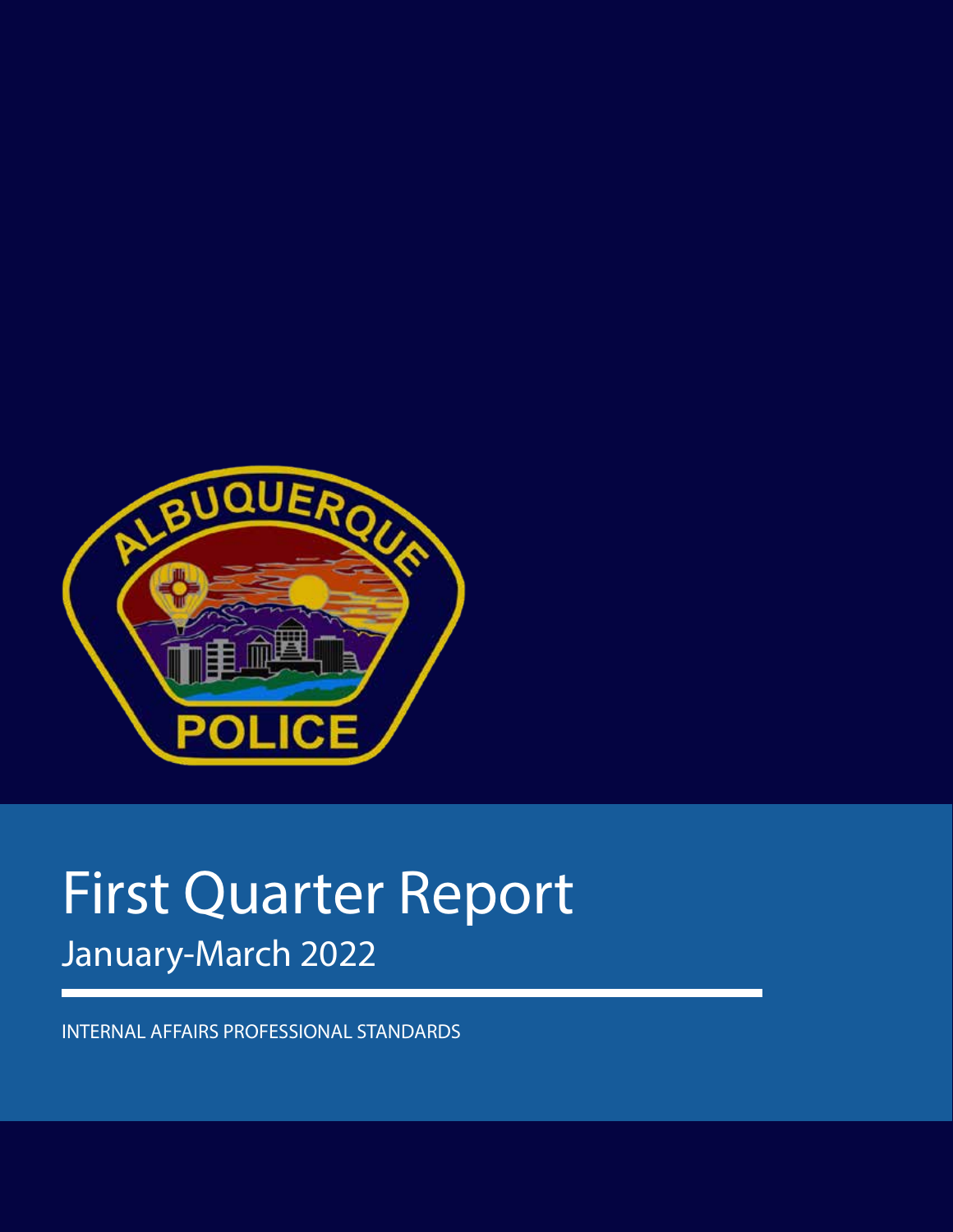

#### **Contents**

| Message from the Commander                         | 3  |
|----------------------------------------------------|----|
| Introduction                                       | 4  |
| <b>Data Collection</b>                             | 4  |
| <b>Statistical Data/Assignments</b>                | 6  |
| Graphs: Gender/Ethnicity/Race                      | 7  |
| <b>Graphs: Investigations</b>                      | 8  |
| <b>Graphs: Findings/Allegations</b>                | 9  |
| <b>Graphs: Sustained Allegations/Actions Taken</b> | 10 |
| Length of suspensions                              | 11 |
| Summary                                            | 12 |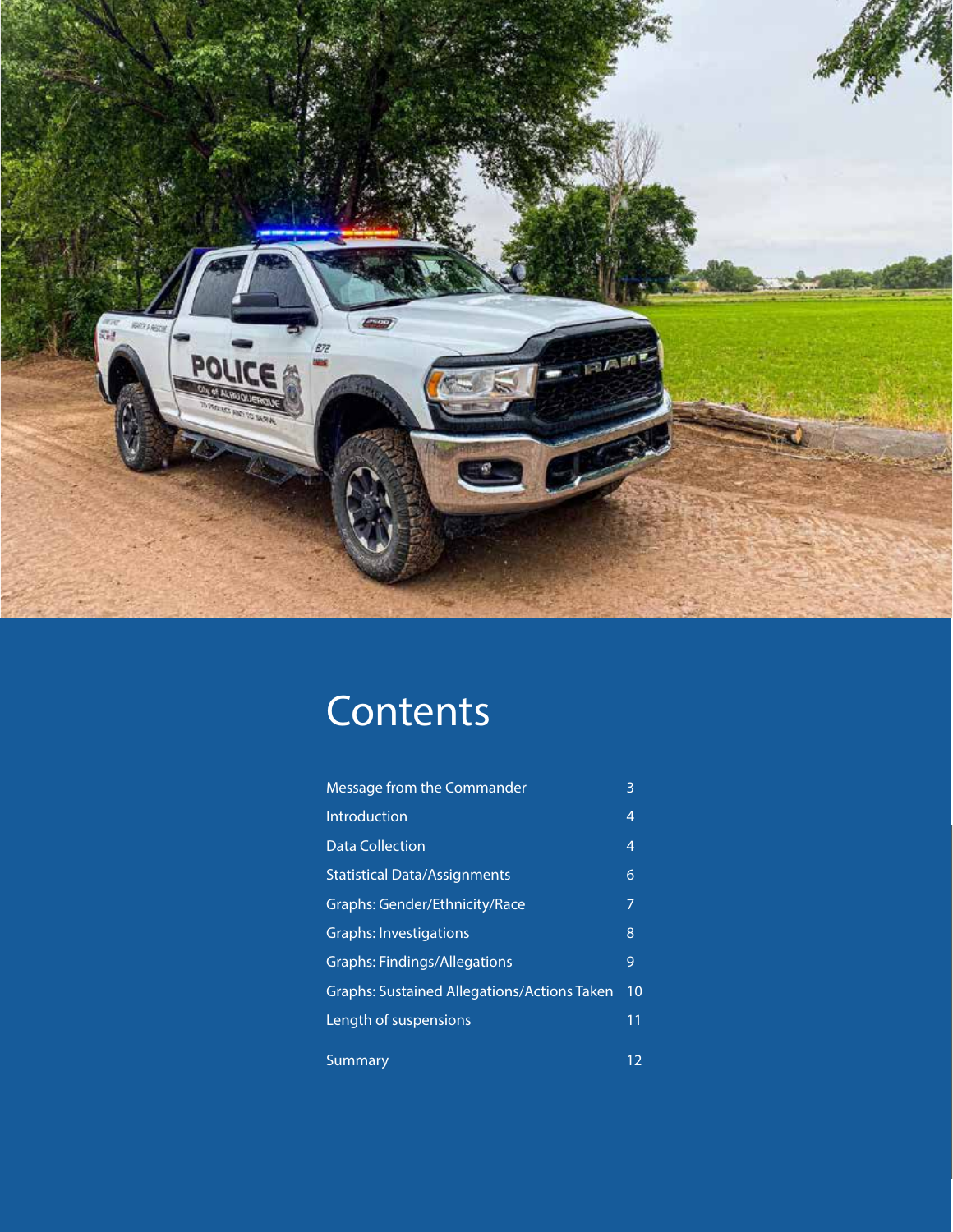### Message from the Commander

Commander Zakary Cottrell has been with APD since 2004. He has been the Commander of the Internal Affairs Professional Standards Division since December 2019.

As Commander of the Internal Affairs Professional Standards Division (IAPS), it is my mission to uphold the high standards of professionalism expected of officers of all ranks in the department. IAPS Detectives, Sergeants and Lieutenants work diligently every day to accomplish this mission. While achieving the expected results is not easy, we strive to conduct the most thorough investigations possible while complying with timeline requirements. We are hopeful that many of the practices and policies that we have enacted will set a strong, positive tone for the first quarter of 2022 and beyond. We look for others in the community to help us achieve this – we are all in this together.

During the first quarter of 2022, we saw an increase in the amount of investigations received at IAPS, as compared to the first quarter of 2021.

The Bureau of Police Reform in the Office of the Superintendent is responsible for reviewing all internal investigations and determining discipline for consistency. The Professional Integrity Commander, Deputy Superintendent and the Superintendent of Police Reform were created to ensure consistency across all proposed disciplinary sanctions. Since the implementation of these positions, APD has attained consistency with disciplinary findings and established protocols, to include departure from the recommendations of the disciplinary matrix. In an effort to foster consistency, Internal Affairs Force Division (IAFD) case files are developed in the same manner as IAPS and share the same process resulting in an increase in the amount of investigations received at IAPS.



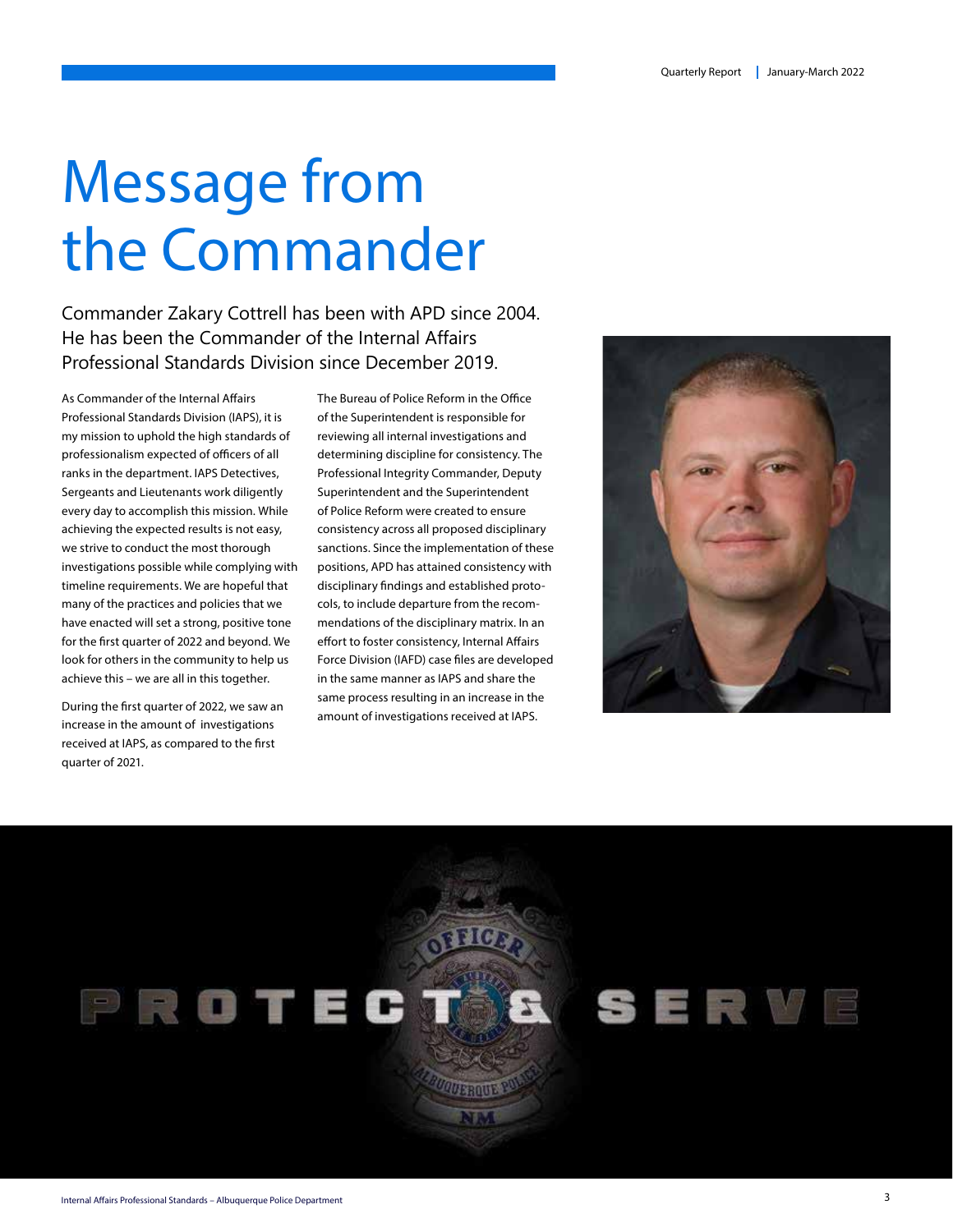### Introduction

The Albuquerque Police Department's mission is to build relationships through community policing that will lead to reduced crime and increased safety.

This report reflects accurate and complete data as of March 31st, 2022. The Albuquerque Police Department (APD) uses dynamic, live databases wherein counts of recorded allegations, findings, and case dispositions are subject to revision as reporting standards and processes develop within APD's Internal Affairs Professional Standards Division (IAPS). Due to the aforementioned nature of IAPS data, historical records presented may vary slightly from those reported in prior APD IAPS reports.

The purpose of this report is to provide the city's administration, APD executive staff, the city council, police oversight board and the residents of Albuquerque with statistics and outcomes pertaining to IAPS investigations.

Data within this report is comprised of allegations, findings, and dispositions of investigative cases involving both sworn personnel (law enforcement officers certified through the New Mexico Department of Public Safety (DPS)) and civilian personnel. All figures presented in this report are labelled as representing one of these two employee cohorts, or an aggregation of both.



### Data Collection

Within this report, the first quarter reporting period is the period from January 1st, 2022 through March 31st, 2022.

All data were pulled from APD's data warehouse by methodically retrieving all cases recorded with an Incident Type of "IA Investigation" or "Firearms Discharges" (specific to only cases involving discharges of a firearm at an animal) and filtered by the relevant reporting periods. Due to significant redundancies between the Incident Types "IA Investigation" and "Force Internal Investigation", at the beginning of 2022, APD decided to document all misconduct investigations under the Incident Type of "IA Investigation".

The date a case is received by IAPS is the date an investigation has begun. Cases presented as received by IAPS within the relevant reporting periods include data pertaining to the count of distinct employees facing one or more distinct allegations, their divisions, their demographic profiles, and their employee cohorts.

The date a case is completed by IAPS is the date an investigation has concluded. Cases presented as completed by IAPS within the relevant reporting periods include data pertaining to distinct employees, the distinct allegations and alleged policy violations within the case, the findings of investigations, and the actions taken as a result of said findings.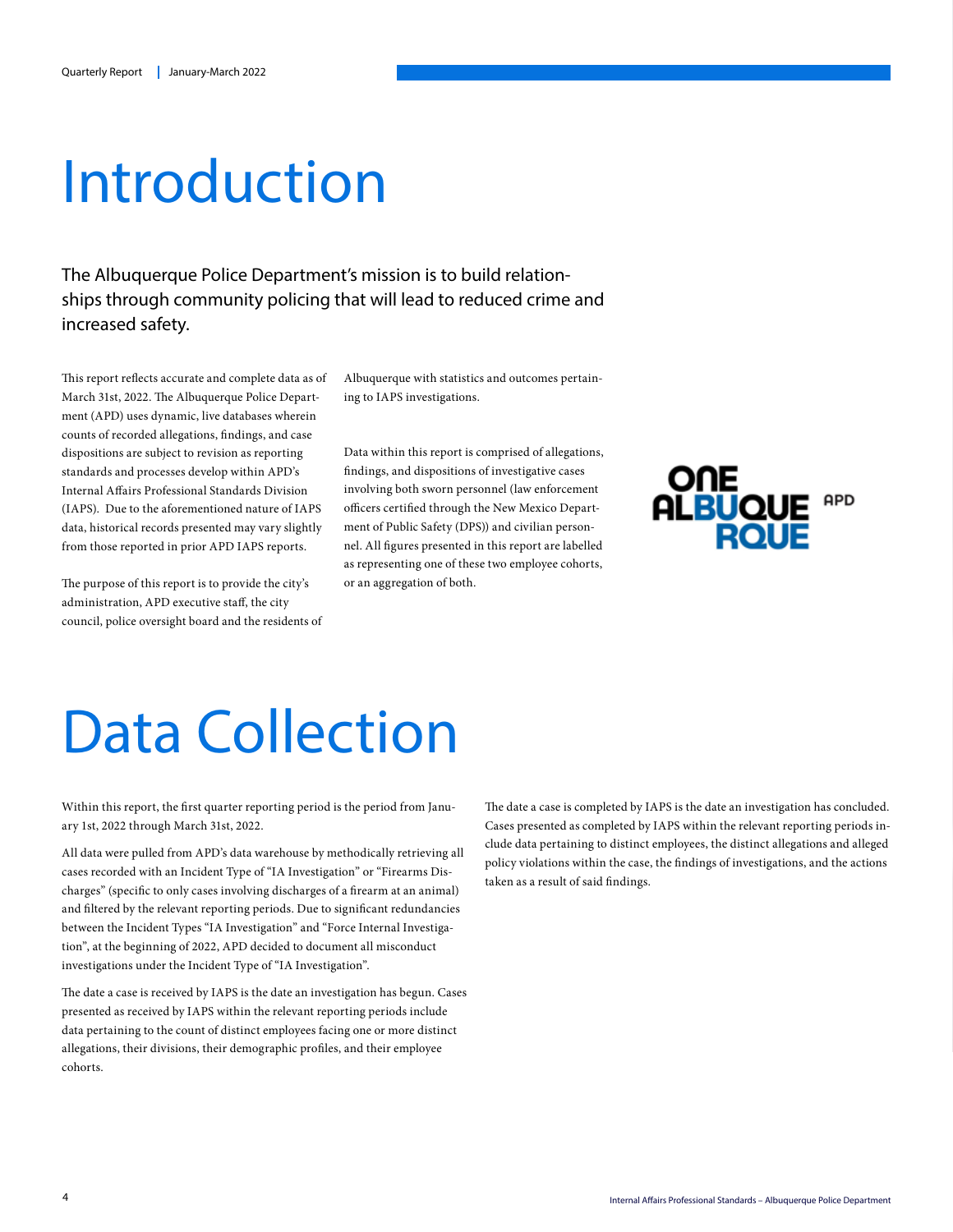

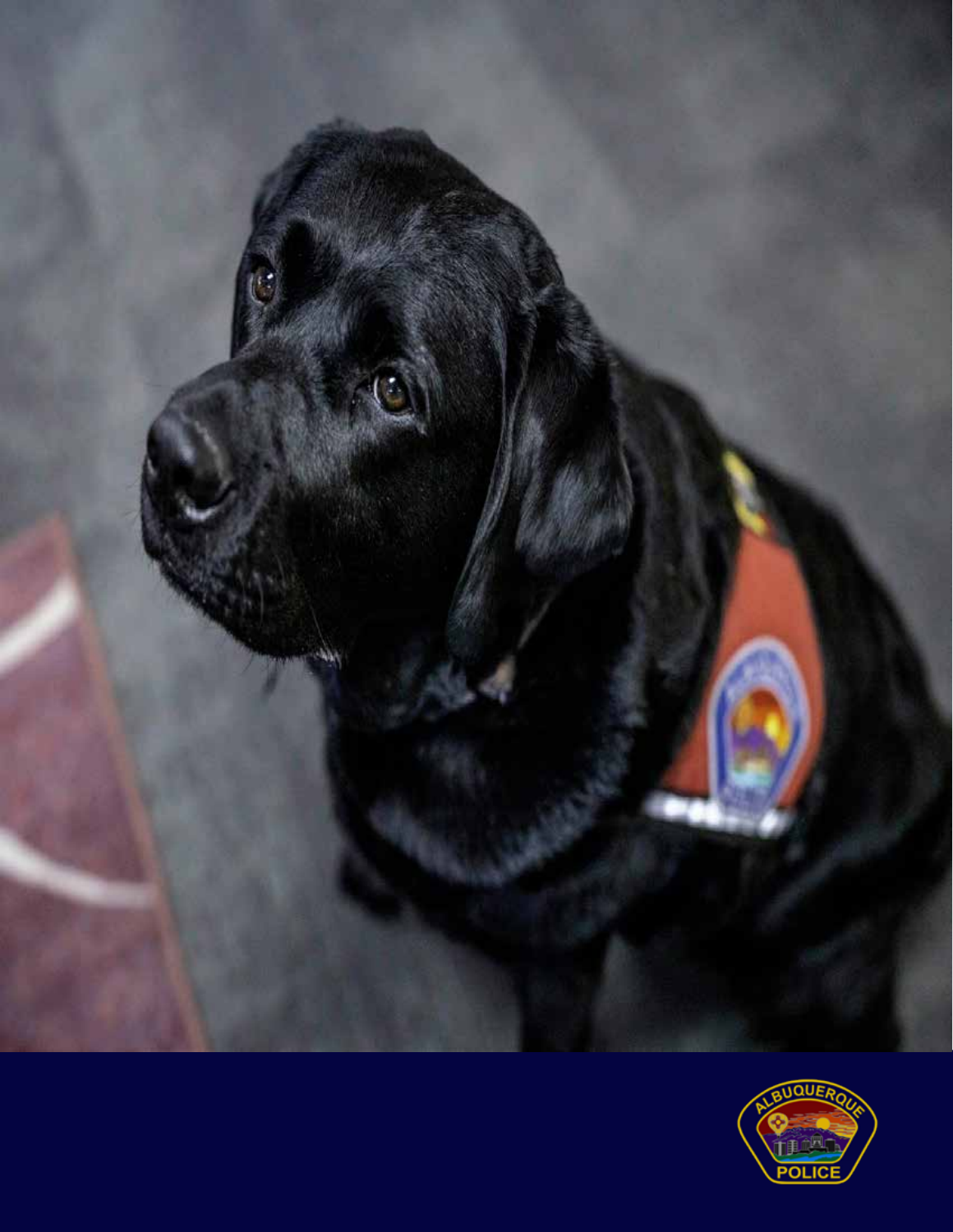## **Statistical Data<sup>1</sup>**

Internal Affairs Statistics, First Quarter (January 1, 2022-March 31, 2022) Internal Investigations

Statistical Data<sup>1</sup>



1. There could be minor changes to the statistics due to changes in data or file status.

2. Different employees.

3. Completed cases with dispositions different from Administratively Closed, Exonerated, Not Sustained, Sustained, Sustained/ NBOOC and Unfounded are not included in the count. 1

4. Includes only Incidents where Type Of Firearm Discharged is "Animal Shooting".



#### Assignment of the subject of investigation (Includes Sworn and Civilian personnel)

As of March 31, 2022, 61% of the investigations at IAPS include subjects within the six area commands.

4. Specialized and Administrative Units category includes: Academy, Academy Training Division, Aviation Division, CID/ Family Advocacy Center, Communications, Community Outreach Division, Criminal Enforcement Division, Criminal Investigations Division, Field Services, Homeland Security/Special Events Div, Internal Affairs, Internal Affairs Force Division, Internal Affairs Professional Stds Div, Investigative Services Division, Operations Review, Planning Division, Records Division, Scientific Evidence Division, Special Operations Division, Special Services Division.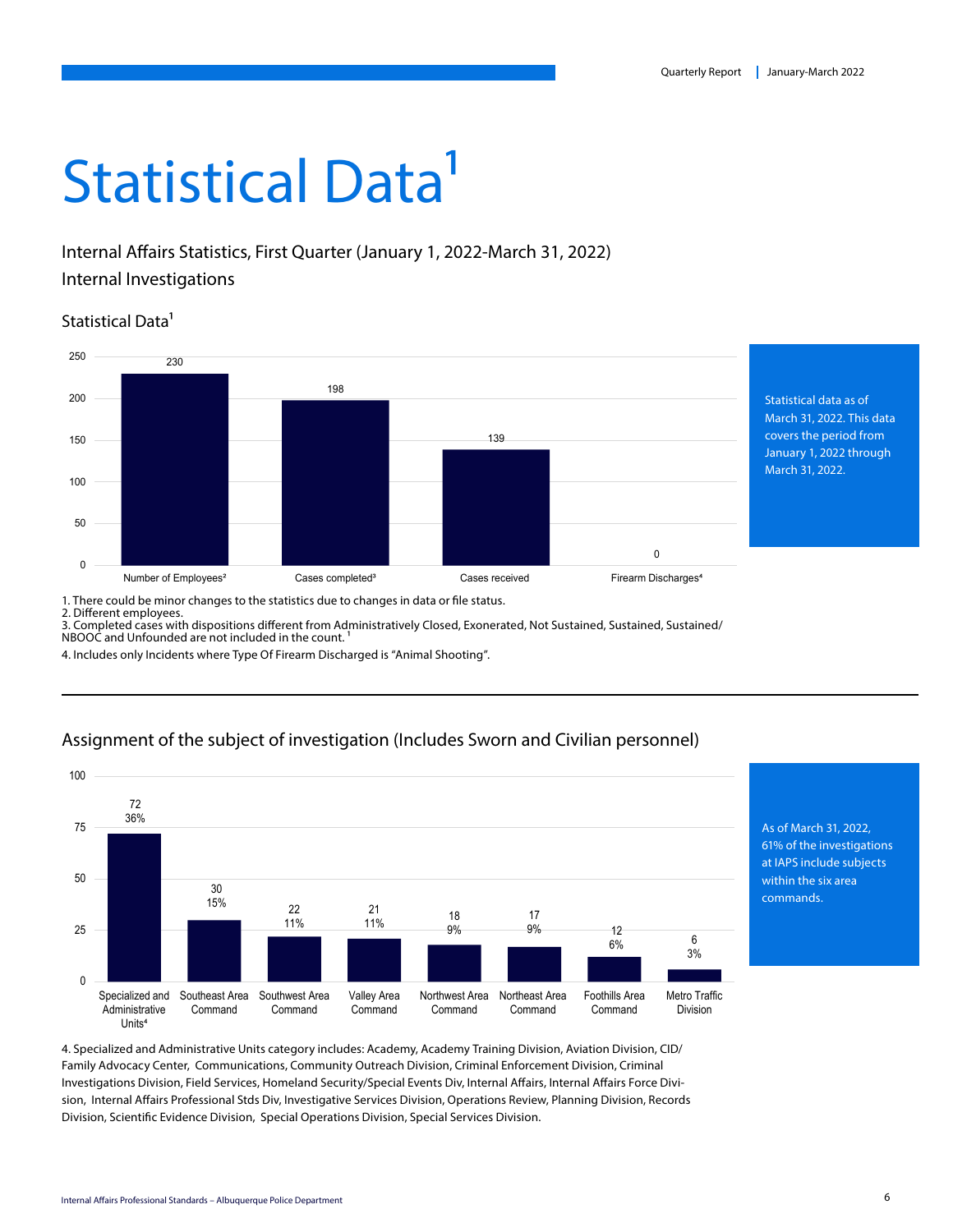#### Gender (Includes Sworn and Civilian Personnel)



1. Null represents an employee that, after a reasonable effort, IAPS could not determine who this employee was.

#### Race and Ethnicity (Includes Sworn and Civilian Personnel)



1. Null represents an employee that, after a reasonable effort, IAPS could not determine who this employee was.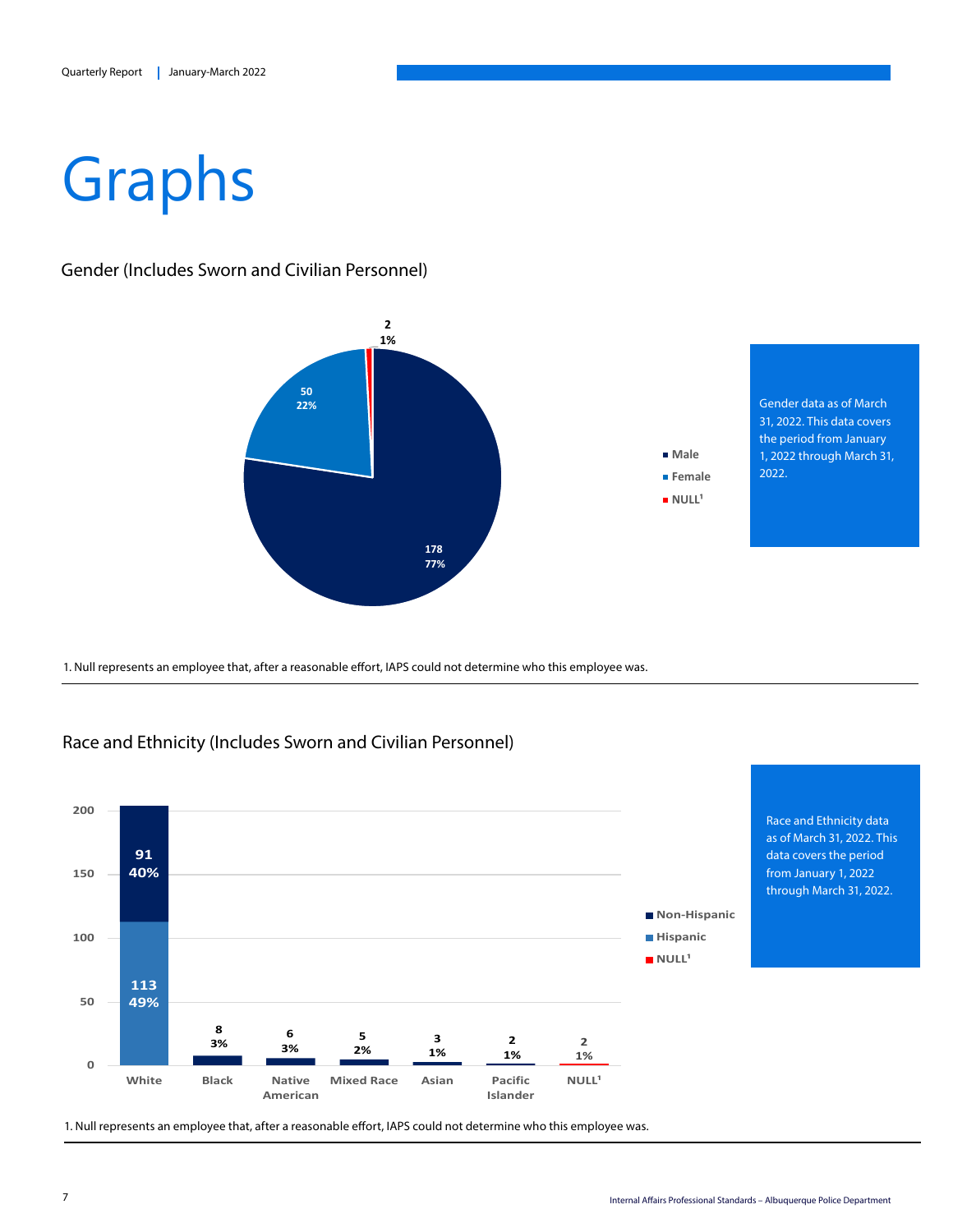

Number of Investigations employees are subject to (Includes Sworn and Civilian Personnel)

#### Number of Investigations employees are subject to (Includes Sworn Personnel Only)





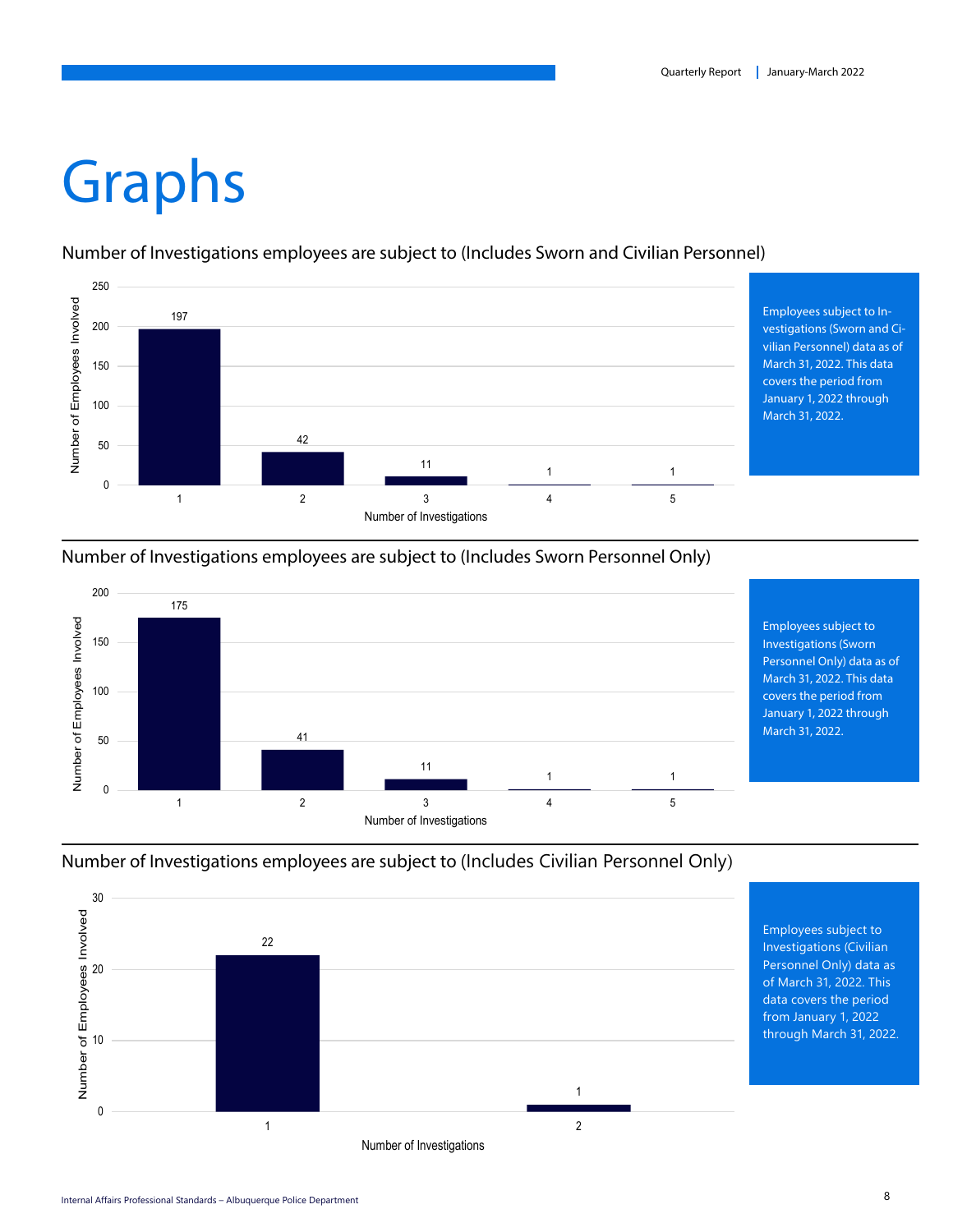#### 165 53% 55  $\frac{18\%}{18\%}$  47 15% 21 די - 16<br>7% <sub>בס</sub> 5% <sup>7</sup> 2% 0 50 100 150 200 Sustained Unfounded Exonerated Sustained/NBOOC Not Sustained Admin. Closed

Findings of All Personnel (Includes Sworn and Civilian Personnel)

As of March 31, 2022: 165 (53%) of the 311 allegations recorded including Sworn personnel were sustained, 55 (18%) were unfounded, 47 (15%) were exonerated, 21 (7%) were Sustained/Not Based On Original Complaint, 16 (5%) were not sustained, and 7 (2%) were administratively closed

## Definition of Findings

**Sustained:** Investigation classification when the investigator determines, by a preponderance of the evidence, the alleged misconduct did occur by the subject officer.

**Unfounded:** Investigation classification when the investigator determines, by clear and convincing evidence, that alleged misconduct did not occur or did not involve the subject officer.

**Exonerated:** Investigation classification where the investigator determines, by a preponderance of the evidence, that alleged conduct in the underlying complaint did occur but did not violate APD policies, procedures, or training.

**Sustained Violation Not Based on Original Complaint:** Investigation classification where the investigator determines, by a preponderance of the evidence, misconduct did occur that was not alleged in the original complaint (whether CPC or internal complaint) but that other misconduct was discovered during the investigation, and by a preponderance of the evidence, that misconduct occur.

**Not Sustained:** Investigation classification when the investigator is unable to determine one way or the other, by a preponderance of the evidence, whether the alleged misconduct either occurred or did not occur.

**Administratively Closed:** Investigation classification where the investigator determines: a. the allegations are duplicative; b. the investigation cannot be conducted because of the lack of information in the complaint, and further investigation would be futile. i. Such complaints may be reopened if additional information becomes available.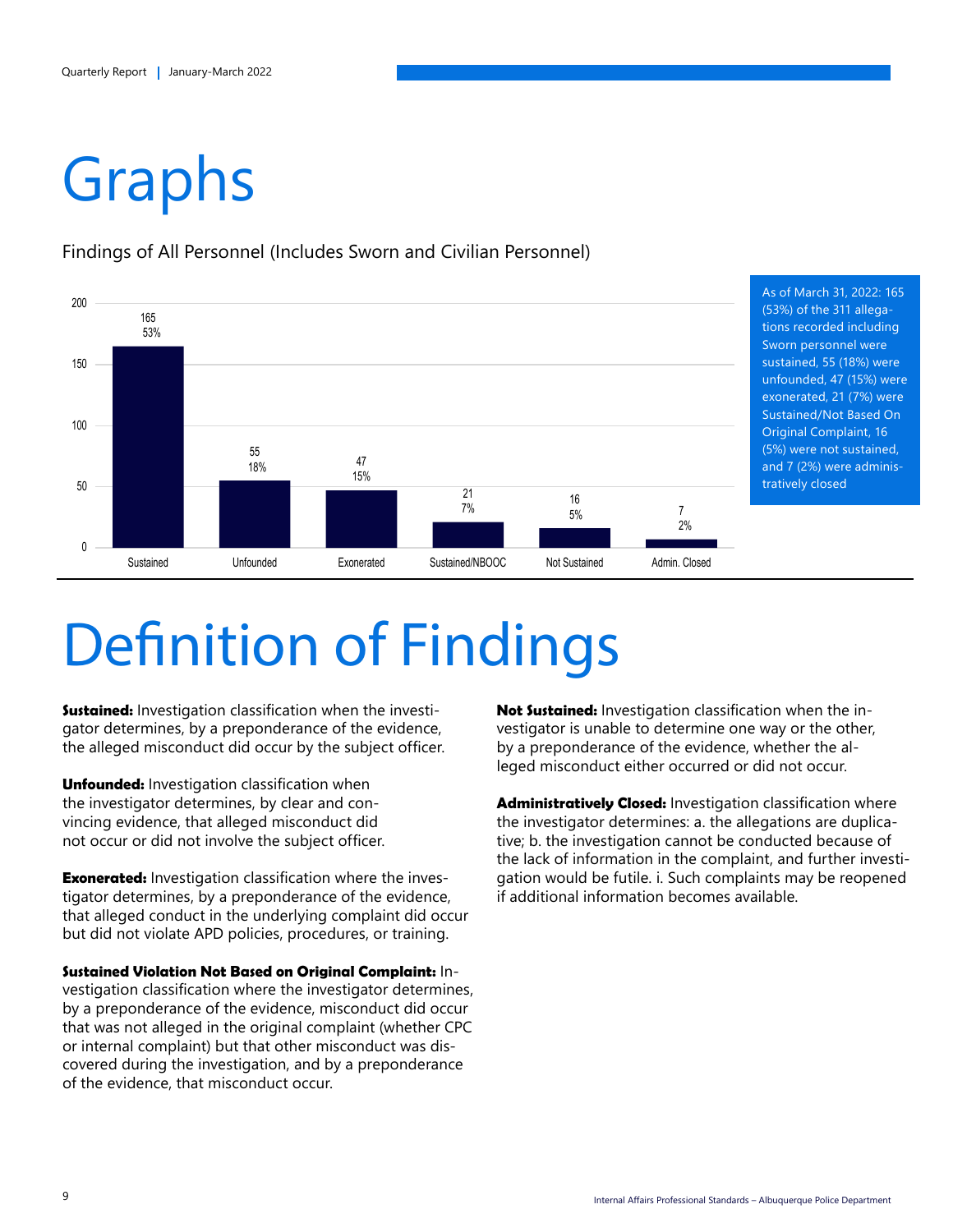

Sustained and Sustained/NBOOC Allegations Faced by Sworn Personnel Only

1. Additional SOPs category includes: Complaints Involving Department Policy or Personnel, Court, Submission of Evidence, Confiscated Property, and Found Items, Preliminary and Follow Up Criminal Investigations, Interviews and Interrogations, Department Vehicles, Use of Force - General, Response to Behavioral Health Issues, Search and Seizure without a Warrant, Uniforms, Pursuit by Motor Vehicle, Aviation Division, Firearms and Ammunition Authorization, Performance Evaluations, Restraints and Transportation of Individuals, Arrests, Arrest Warrants, and Booking Procedures, Scheduled and Unscheduled Leave, Towing and Wrecker Services, Bid/Transfers, Use of Force - De-Escalation, Special Order, Hospital Procedures and Rules, Specialized Tactical Units, Reports, Officer's Duties and Conduct, Overtime, Compensatory Time, and Work Shift Designation.

#### 68 42% 43 27% 28<br>17% 17% <sup>21</sup> 13% 1 1%  $\theta$ 25 50 75 Written Reprimand Non-Disciplinary Action Suspension Verbal Reprimand Termination

Actions Taken Based on Sustained Allegations Faced by Sworn Personnel

As of March 31, 2022: the majority of the allegations sustained or sustained NBOOC pertaining to sworn personnel in the 1st quarter were: Additional SOPs 52 (32%), comprised of an aggregation of allegations individually less than 3% of all allegations, Use of On- Body Recording Devices 33 (20%),violations of Personnel Code of Conduct 29 (18%), followed by the category of UOF Review and Investigation by Department personnel 14 (9%), Supervisor Leadership 10 (6%) Use of Force Reporting by Department Personnel 9 (6%), and Intermediate Weapon System 7 (4%).

As of March 31, 2022: 161 allegations including Sworn personnel were sustained or sustained/ NBOOC. The actions taken for those sustained or sustained/NBOOC allegations were: written reprimand: 67 (42%), no disciplinary corrective action, 43 (27%), suspension, 28 (17%), verbal reprimand: 21 (13%) , and Termination: 1 (1%).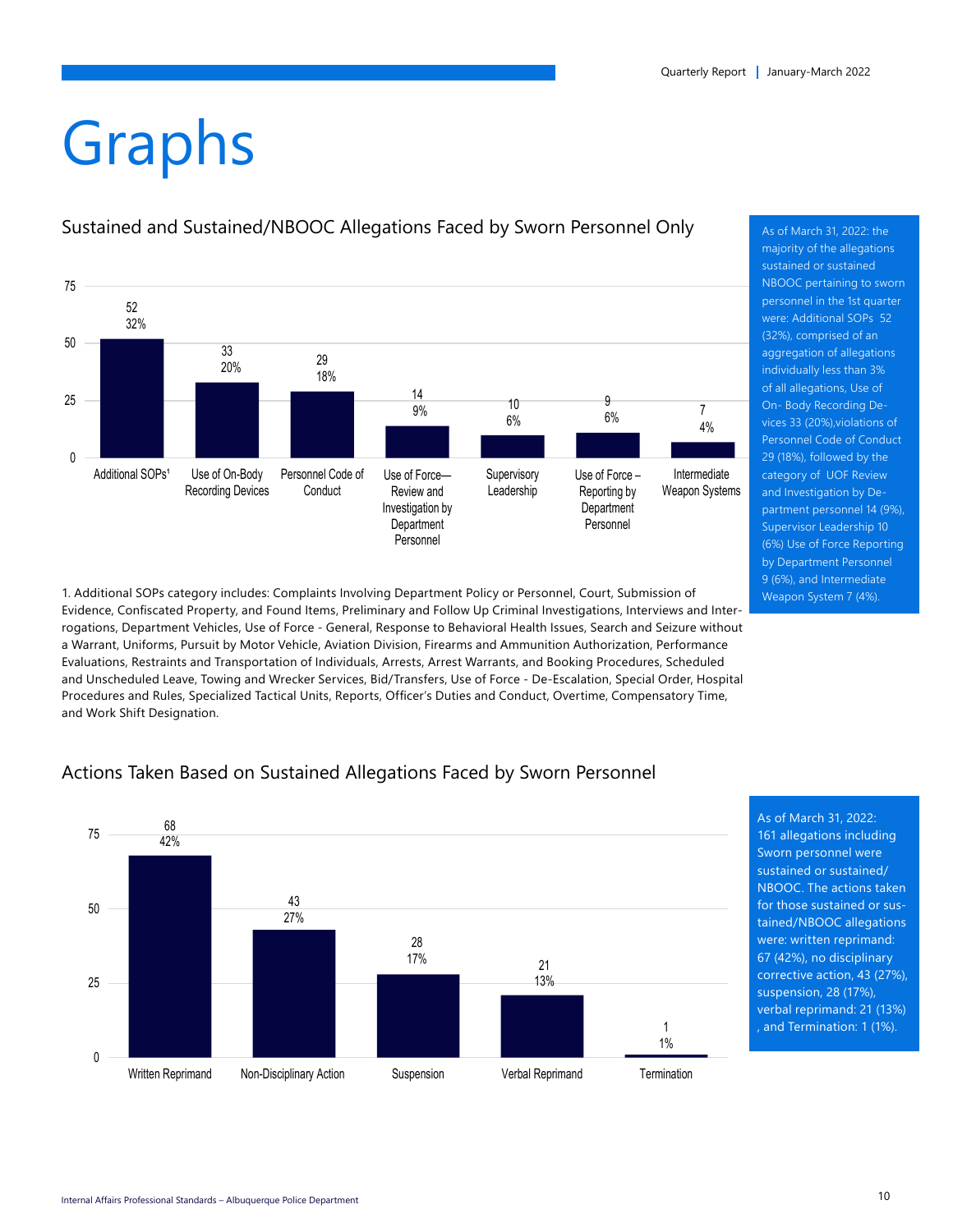Length of Suspension in Hours for Sustained/Sustained NBOOC Individual Allegations That Resulted in Suspension by Sworn Personnel



As of March 31, 2022: 28 sustained allegations including Sworn personnel ended in suspension. The lenght for those sustained or sustained/NBOOC allegations were: 6 with 4hr suspension time, 12 allegations with 8 hours suspension time, 1 with 16 hr suspension, 6 with 40 hr suspension, 1 with 48 hr suspension and 1 with 80 hr suspension.



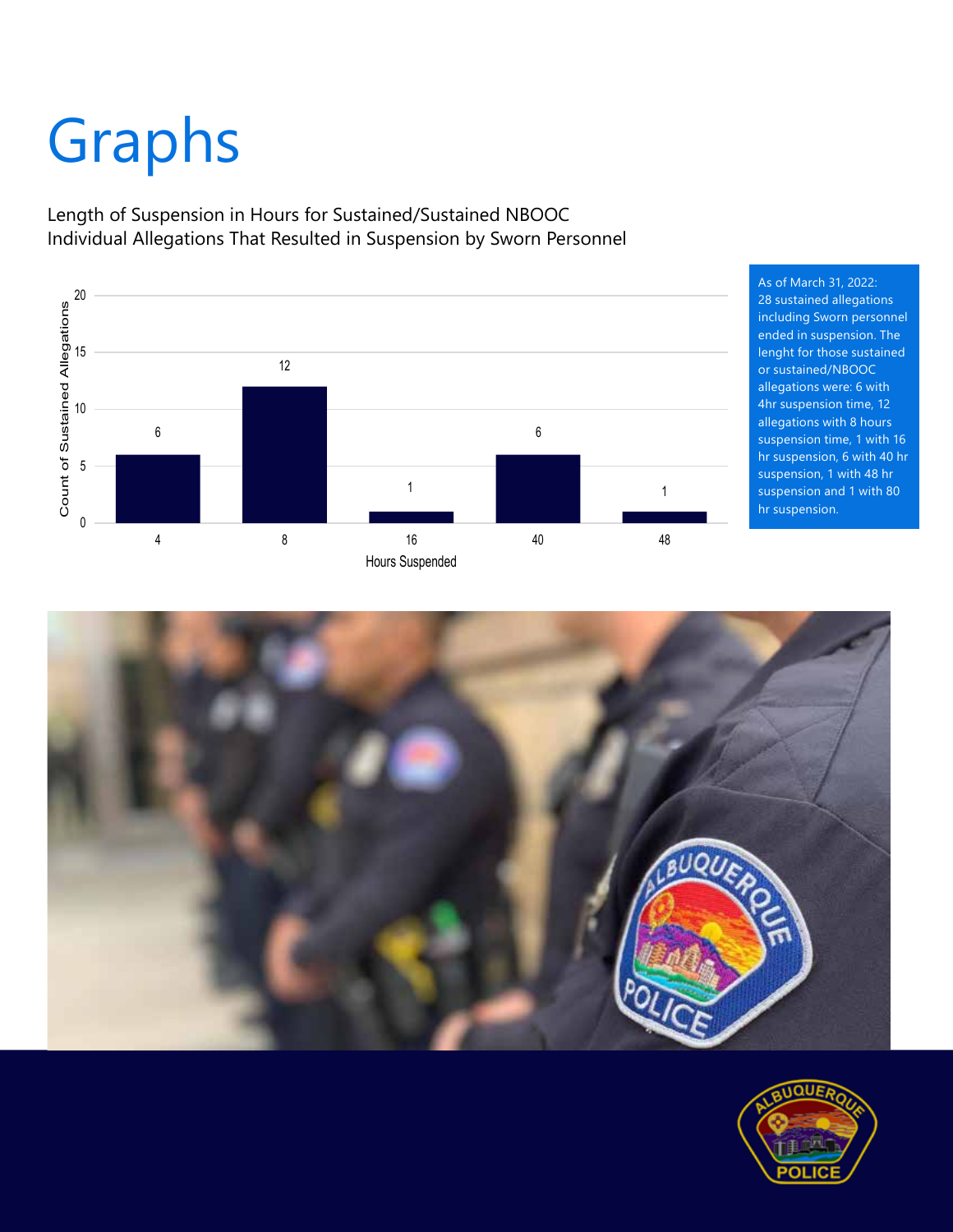## Summary

Looking Ahead and Moving Forward



We all know that we are in a new era of public safety and law enforcement.

With approximately 1,500 employees of the Albuquerque Police Department, we are committed to positive change, ensuring that APD progresses in the right direction.

At APD, the Bureau of Police Reform in the Office of the Superintendent is responsible for reviewing all internal investigations and determining discipline for consistency. The Professional Integrity Commander, Deputy Superintendent and the Superintendent of Police Reform were created to ensure consistency across all proposed disciplinary sanctions. Since the implementation of these positions, APD has attained consistency with disciplinary findings and established protocols. APD's disciplinary process includes the ability to request a pre-determination hearing for discipline that results in suspension. For those misconduct cases that do not have the pre-determination hearing, officers are required to sign their discipline memo acknowledging receipt of the violation with their supervisor. Adequate explanation is now provided in disciplinary action packets for selection of sanctioned discipline.



For more information, please contact the City of Albuquerque Public Records Request Department (IPRA) at:

https://nextrequest.cabq.gov/